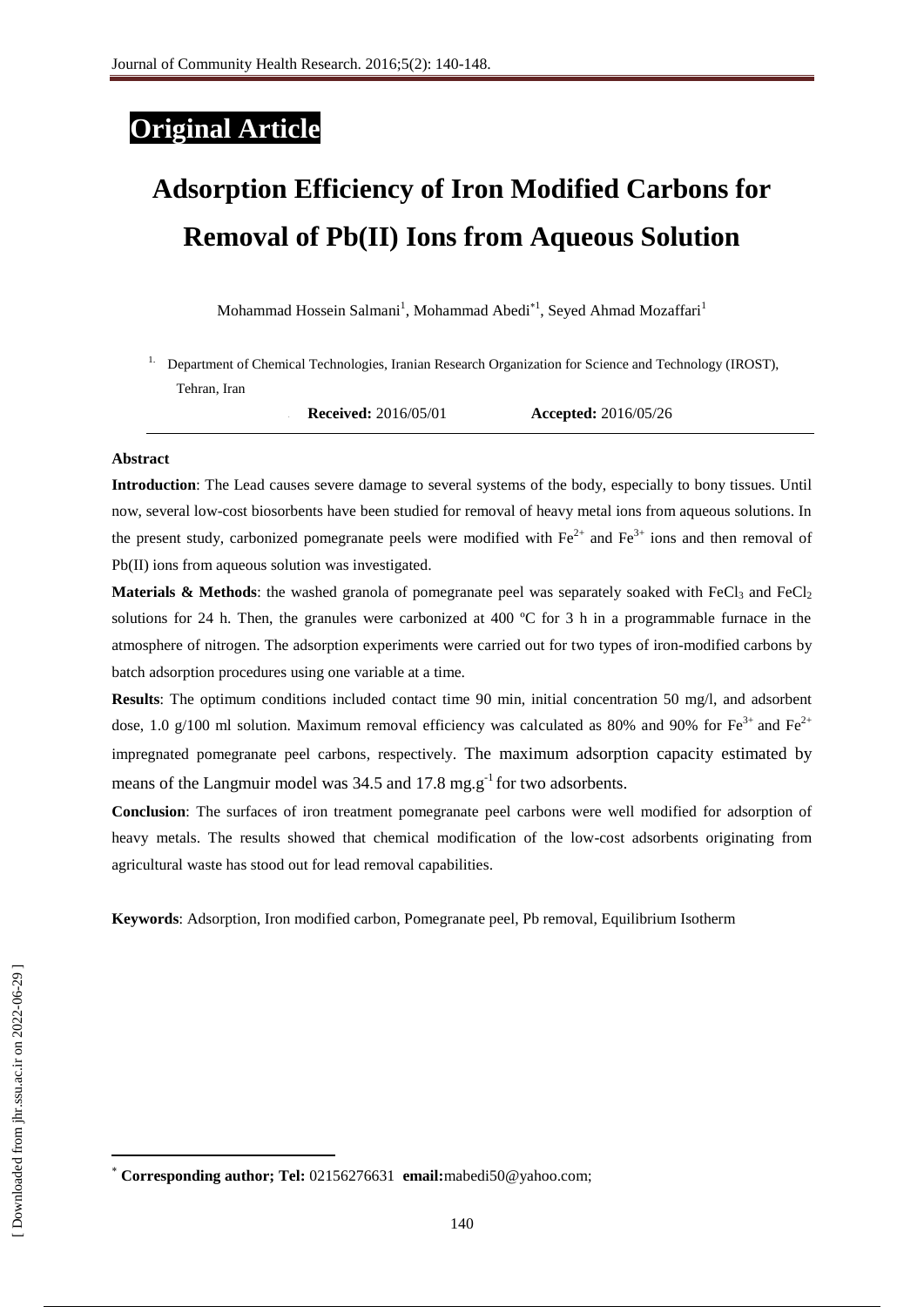# **Introduction**

Lead is one of the major pollutants, highly toxic to humans, plants, and animals. The presence of lead in drinking water causes severe damage to the kidney, nervous system, reproductive system, liver, brain, and bony tissues  $[1-3]$ . The maximum threshold limit of 0.015 mg/l for  $Pb^{2+}$  in drinking water was approved by the [Environmental Protection](http://www.eoearth.org/article/Environmental_Protection_Agency,_United_States)  [Agency \(EPA\).](http://www.eoearth.org/article/Environmental_Protection_Agency,_United_States) It is important to remove it from contaminated water before its discharge into the environment. Many traditional methods such as coagulation, electrolytic deposition, reverse osmosis, and ion exchange were applied to remove heavy metals from solutions. One of the most efficient and economical methods for removal of ionic pollutants from wastewaters is adsorption. However, the cost of used adsorbents and their separation from water phase after adsorption are the most important restricting factors in applicability of adsorption process. In recent years, considerable attention has been paid to the development of alternatives from cheaper and readily available materials and agricultural wastes for preparation of activated carbon to remove pollutants to approach the standard levels  $[4, 5]$ . Until now, several low-cost agricultural biosorbents, including pineapple fiber  $[6]$ , ocoa pod husk  $[7]$ , potato peel  $[8]$ , modified onion skins  $[9]$ , the carbon of walnut, hazelnut, almond, pistachio shell, and apricot stone<sup>[10]</sup> have been explored for removal of Pb(II) ions from aqueous solutions.

Pomegranate peels as an industrial waste is produced in large scales in Iran. Pomegranate fruits are widely processed into juice, jams, syrup, and sauce. The non edible portion (peel) of fruit is about 40–45% of its total weight. Therefore, the idea to change the wastes of pomegranate manufacturing products to activated carbon for cleaning the environment is valuable. Previous study conducted by El-Ashtouky et al., used the raw pomegranate peel, activated carbon prepared from pomegranate peel (AC1), and chemicallytreated pomegranate peel (AC2) for removal of lead(II) and copper(II) from aqueous solution [11]. Abedi et al., presented a new chemical method for preparation of activated carbon from pomegranate peel by impregnation of  $Fe<sup>2+</sup>$  and  $Fe<sup>3+</sup>$  ions and applied them for removal of Cd(II) ions from aqueous solutions [12] .

The main objective of this research was to use iron modified pomegranate peel carbons for removal of Pb(II) ions from aqueous solution after optimization of adsorption process by one factor at a time methodology.

# **Materials and Methods**

This descriptive study was performed in the laboratory scale. The stock solution of 1000 mg/l Pb(II) ions was prepared from lead nitrate in distilled water. The treatment of pomegranate peels was performed by  $FeCl<sub>3</sub>$ and FeCl<sub>2</sub> solutions. Standard and working solutions for adsorption experiments were prepared from the stock solution of 1000 mg/l through dilution with  $1\%$  (v/v)  $HNO<sub>3</sub>$ . The concentrations of  $Pb^{2+}$  in all solution were determined by atomic absorption spectrometer.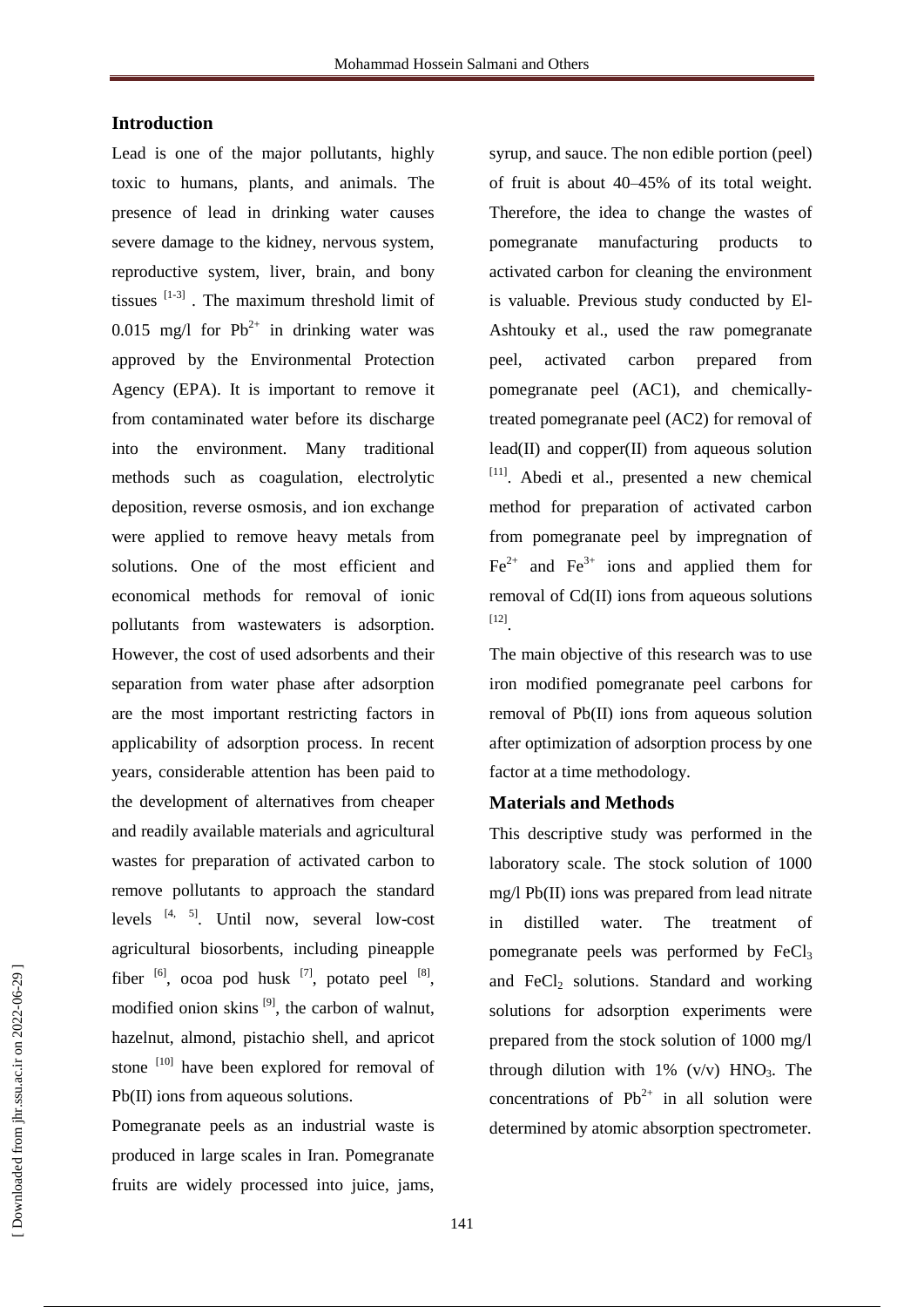Pomegranate peels were prepared from Nodoushan farm in Yazd province, Iran. They were dried at 27º C in the absence of sunlight and sieved in the size range of 0.6–2.0 mm. To modify it, 20 g of dried granules were separately soaked with 20 ml of  $0.1$  M FeCl<sub>3</sub> or FeCl<sub>2</sub> solutions at 25 °C for 24 h. Then, the granules were carbonized at a temperature of 400 ºC for 3 h in the atmosphere of nitrogen. The mixture was washed several times with distilled water to remove any excess ions from the produced activated carbons. Finally, the iron modified pomegranate peel activated carbons were dried at 100 ºC and kept for further uses.

Batch adsorption experiments were conducted by closed containers using orbital shaker. To obtain the optimize conditions the effect of initial Pb(II) concentration, adsorbent dose, and volume of Pb(II) solution were determined at temperature (25 ºC) based on the following experiments. The effect of initial Pb(II) concentration was studied using 0.5 g of activated carbon and 100 ml of different concentrations of Pb(II) solution in the range of 10 to 100 mg/l in the screw-capped containers. The influence of adsorbent dose on Pb(II) adsorption was determined by taking 50 ml of 50 mg/l of Pb(II) solutions and shaking with varying amounts of adsorbents ranging from 0.1 to 1.5 g. The effect of volume of Pb(II) solution was carried out by taking different volumes of 50 mg/l Pb(II) solution using 0.10 g of adsorbents in the range of 50 to 200 ml. In each step, the solids were separated using filters and the absorbance of the clear liquid was analyzed by flame atomic

absorption spectrometer at a maximum wavelength of 283.3 nm. Then, the plot of adsorption chose the optimum amount of each factor efficiency via parameter changes.

All of the experiments were carried out at an initial solution pH of 6.5 and fixed in 150 RPM shaking rate. At the end of the experiments, removal efficiency (RE) was determined as follows:

$$
RE = (C_0 - C_t) \times \frac{100}{C_0} \quad (3)
$$

Where  $C_0$  and  $C_t$  are ion concentrations (mg/l) at initial and time t, respectively.

In order to evaluate the equilibrium adsorptive behavior, a satisfactory selection of isothermal model was examined. Several important twovariable isotherms were available to design the adsorption systems [13]. The most common isotherm models are the Langmuir and Freundlich isotherm that were considered in this study. The linear form of the Langmuir isotherm models is described as:

$$
\frac{C_e}{q_e} = \frac{1}{K_L q_m} + \frac{C_e}{q_m} \qquad (1)
$$

Where  $K<sub>L</sub>$  is the Langmuir constant related to the energy of adsorption and  $q_m$  is the maximum adsorption capacity (mg/g).

The linear form of Freundlich equation is expressed as:

$$
Lnq_e = LnK_F + \frac{1}{n}LnC_e \quad (2)
$$

Where  $K_F$  and n are Freundlich isotherm constants related to adsorption capacity and adsorption intensity, respectively, and  $C_e$  is the equilibrium concentration (mg/l).

# **Results**

#### **SEM of adsorbents**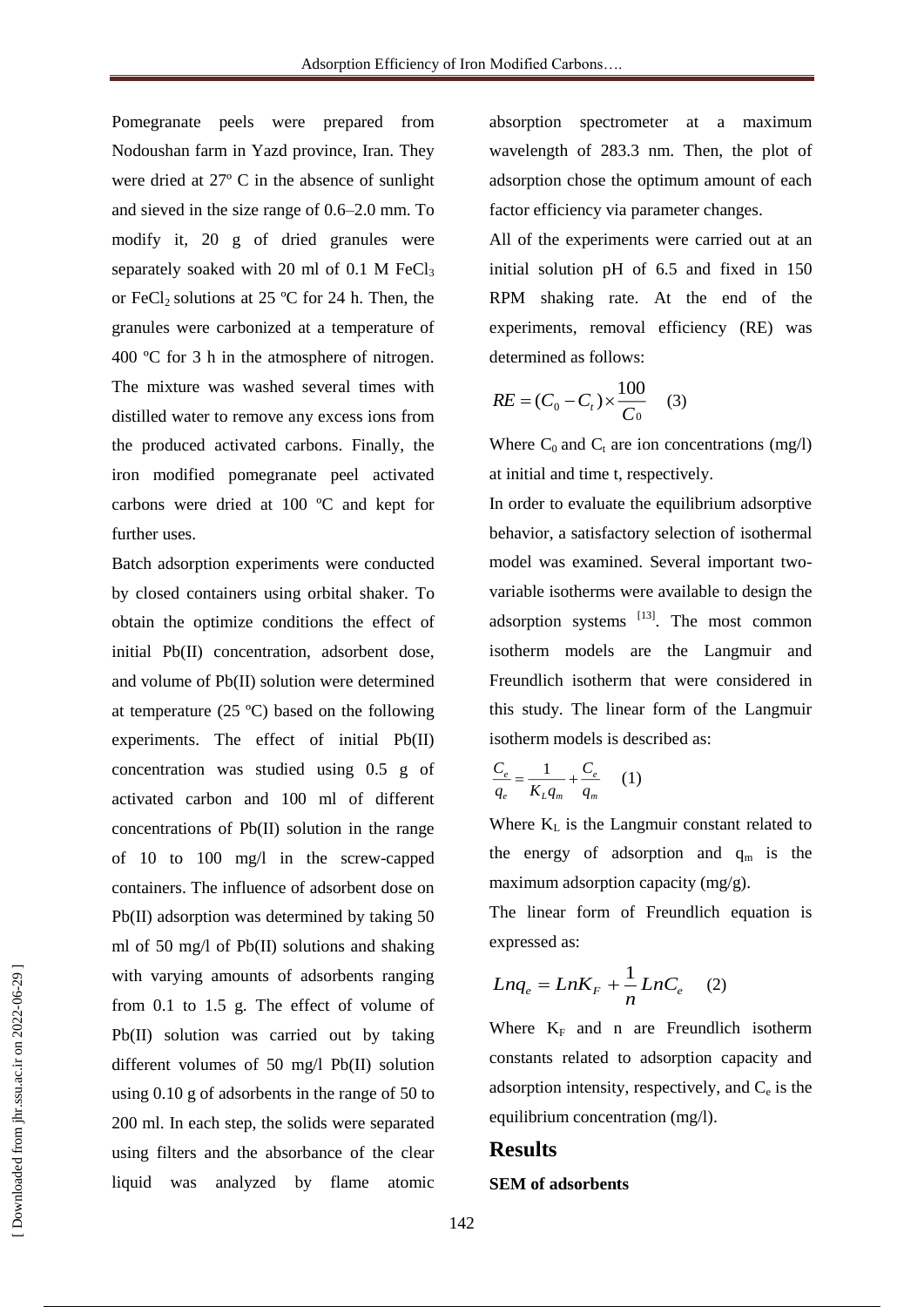The SEM photograph of impregnation of  $Fe<sup>2+</sup>$ ions pomegranate peel carbon is shown in Fig 1. The morphology of adsorbent was

homogenous with small porous based on the SEM photograph.



**Figure 1.** SEM images of iron modified pomegranate peel carbon (Fe-PPC)

# **Effect of contact time**

The time required for the adsorbate concentration to reach a constant value during the adsorption process was defined as the adsorption equilibrium time. Fig. 2

demonstrates the results of experiments conducted to determine the equilibrium time required for the uptake of Pb(II) ions by the two adsorbents.



**Figure 2.** The effect of contact time on Pb(II) adsorption by iron modified pomegranate peel carbons ( $Fe^{2+}PPC$ ) and  $Fe^{3+}PPC$ )

For  $Fe^{2+}$ -PPC and  $Fe^{3+}$ -PPC, 53% and 56 % of lead were adsorbed in the first 30 min, respectively. The maximum uptake of metal ions for  $Fe^{2+}$ -PPC and  $Fe^{3+}$ -PPC increased to 80% and 90% after 180 min of contact time.

#### **Effect of initial Pb(II) concentration**

Fig. 3 represents the effect of initial Pb(II) concentrations of 10 to 100 mg/l in aqueous solution on adsorption efficiency at pH of 6.5.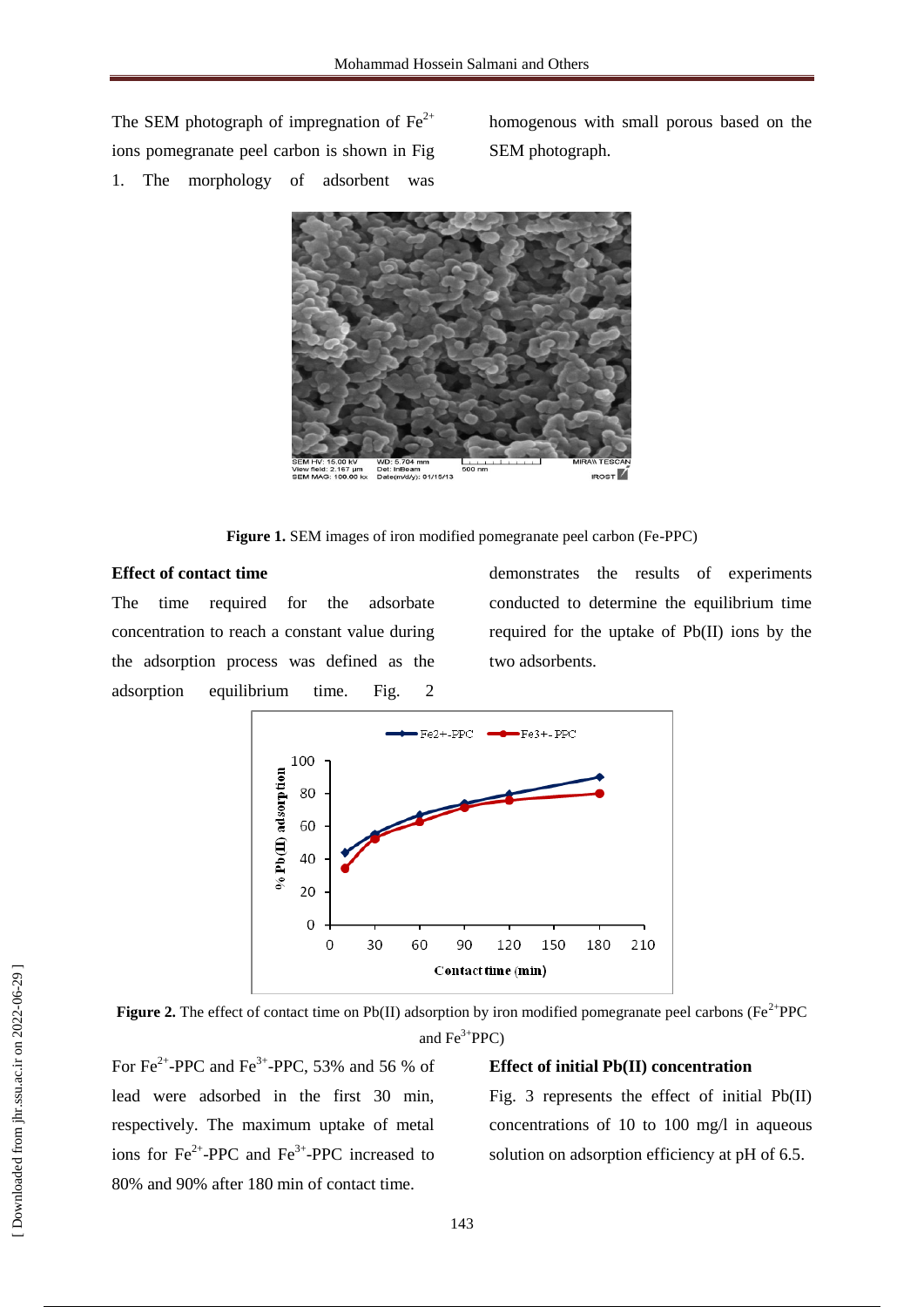

**Figure 3.** The effect of initial Pb(II) concentration on Pb(II) adsorption by iron modified pomegranate peel carbons (Fe<sup>2+</sup>PPC and Fe<sup>3+</sup>PPC)

As it can be seen, the adsorption efficiency of Pb(II) increased from 64% to 78% for  $Fe^{2+}$ -PPC and  $63\%$  to  $75\%$  for Fe<sup>3+</sup>-PPC until 50 mg/l, but it decreased to 49% and 55% by increasing in initial Pb(II) concentration from 50 to 100 mg/l.

#### **Effect of adsorbent dose**

The influence of adsorbent dose on the adsorption process at constant initial Pb(II) concentration was studied to obtain the right adsorbent mass. Fig. 4 represents the plot of Pb (II) adsorption versus adsorbent doses.



Figure 4. The effect of biosorbent dose on Pb(II) adsorption by iron modified pomegranate peel carbons  $(Fe<sup>2+</sup>PPC$  and  $Fe<sup>3+</sup>PPC)$ 

The adsorption of Pb(II) increased from 10% and 14% to 88% and 78% with an increase in biosorbent dose from 0.10 to 1.50 w/v% for  $Fe^{2+}$ -PPC and Fe<sup>3+</sup>-PPC, respectively.

# **Effect of solution volume**

From Fig. 5, it is evident that Pb(II) adsorption decreased with increasing solution volume for both adsorbents. As it is observed, the adsorption efficiency of Pb(II) ions decreased from 82.1% to 46% for  $Fe^{2+}$ -PPC, and 72% to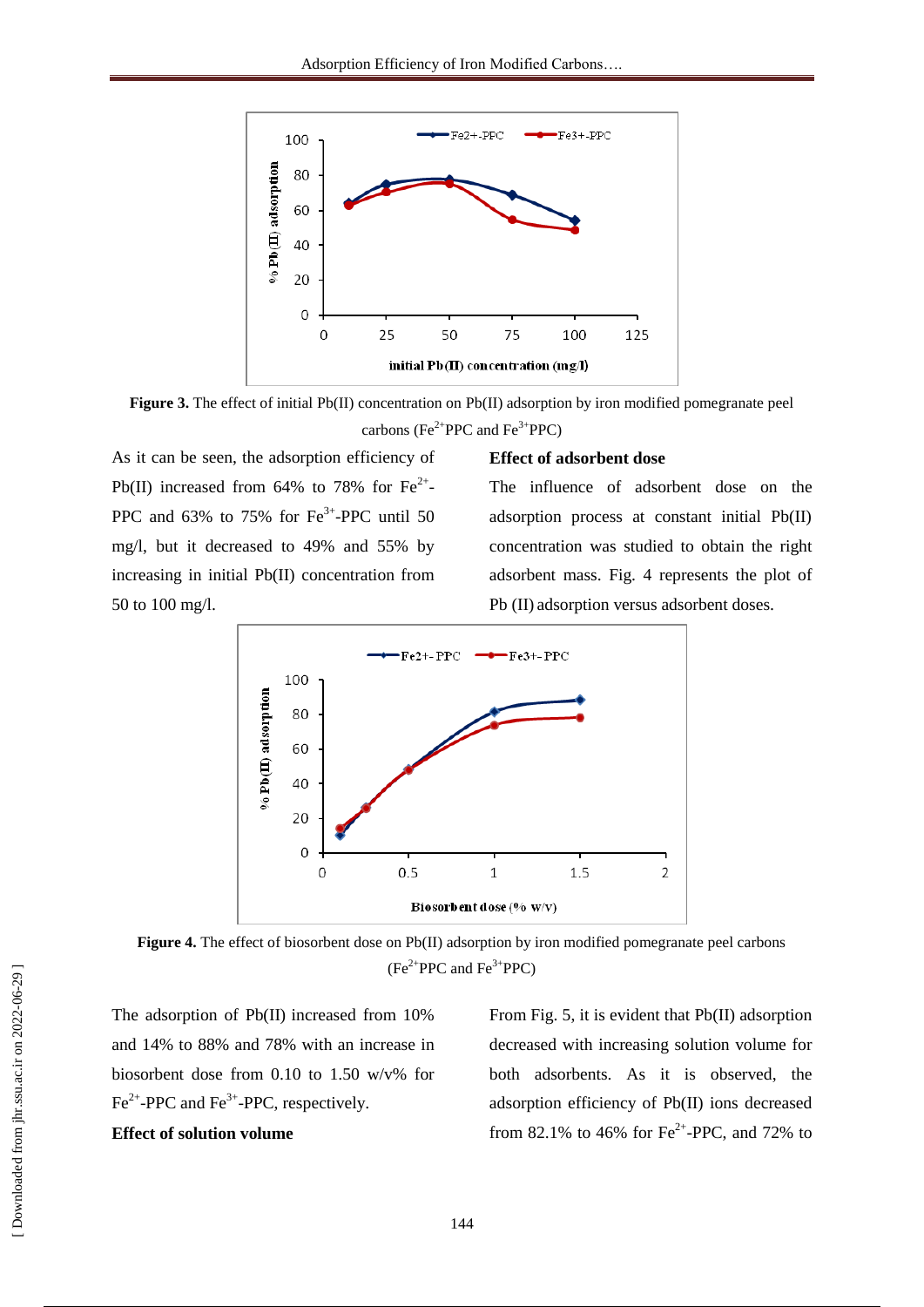45% for  $Fe^{3+}$ -PPC with an increase in volume from 50 to 200 ml.



**Figure 5.** The effect of solution volume on Pb(II) adsorption by iron modified pomegranate peel carbons  $(Fe<sup>2+</sup>PPC$  and  $Fe<sup>3+</sup>PPC)$ 

Actually, by increasing solution volume, the adsorption efficiency decreased for both adsorbents. When solution volume increased up to 100 ml, the removal percentage of Pb(II) reached to nearly 50% for  $Fe^{3+}$ -PPC and  $Fe^{2+}$ -PPC, hence, the volume of 100 ml was chosen as the optimum solution volume.

#### **Adsorption isotherm**

Various isotherm models are used for evaluation of the equilibrium adsorption process. The equilibrium data of the two models were calculated from equations (1) and (2) and are then summarized in Table 1.

|  |  |  |  |  |  |  |  |  | Table 1. The equilibrium adsorption data for Pb(II) ions on iron modified pomegranate peel activated carbons |  |  |
|--|--|--|--|--|--|--|--|--|--------------------------------------------------------------------------------------------------------------|--|--|
|--|--|--|--|--|--|--|--|--|--------------------------------------------------------------------------------------------------------------|--|--|

|                      |       | Langmuir |       |      | Freundlich |       |
|----------------------|-------|----------|-------|------|------------|-------|
| Adsorbent            | $q_m$ | b        | $R^2$ | n    | $K_F$      | $R^2$ |
| $\text{Fe}^{2+}$ PPC | 34.5  | 0.58     | 0.958 | 3.14 | 2.46       | 0.922 |
| $\text{Fe}^{3+}$ PPC | 17.8  | 0.10     | 0.960 | 1.14 | 1.54       | 0.947 |

# **Discussion**

The SEM image (Fig. 1) illustrated that the treated PPC has regular surfaces with some nano pores. It is also indicated that iron modified PPC causes an increasing number of particles on the surface and develops their porosity of modified adsorbent, consequently, the active surfaces of carbon particles is enhanced.

The adsorption process depends on various factors such as pH, temperature, adsorbent dose, concentration of pollutant, adsorbent type, contact time, and agitation time. In this study, the factors of initial lead concentration, adsorbent dose, and solution volume were screened for removal of Pb(II) ions by  $Fe^{2+}$ and  $Fe<sup>3+</sup>$  impregnated PPC adsorbents.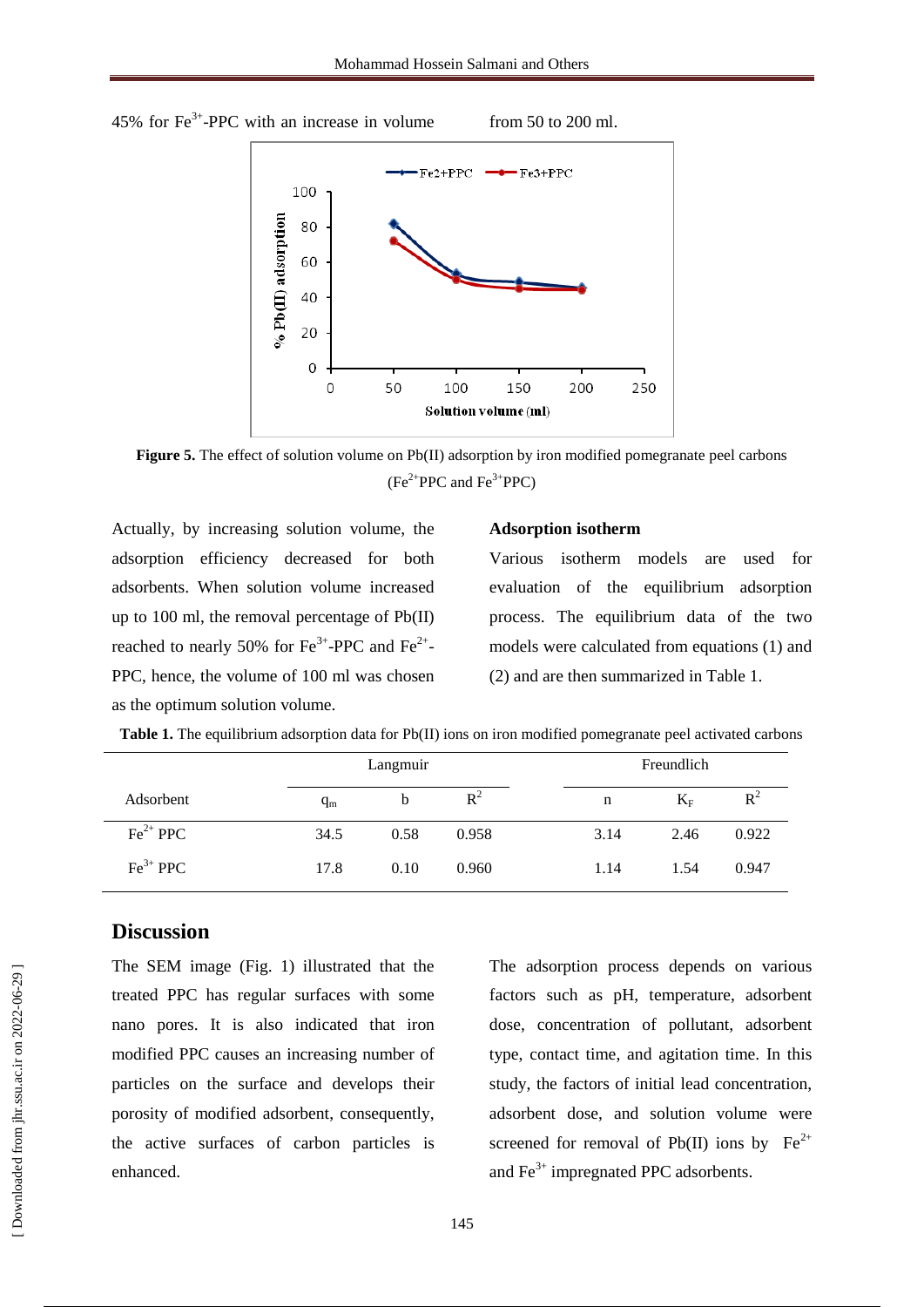According to Fig. 2, the rate of Pb(II) adsorption was fast in the beginning times (first 30 min) due to the enough available surface area on the adsorbent. As the time increased ( $>$  30 min), more amount of Pb(II) adsorbed onto the active sites on the adsorbent surface by attraction forces and caused a decrease in available surface areas on adsorbent  $^{[14]}$ . In general, about 70% of the total Pb(II) adsorption was achieved within 90 min. Therefore, in subsequent experiments, 90 min was selected as the contact time.

The two states of Pb(II) adsorption (Fig 3) indicated that from 0-50 mg/l the adsorption capacity increased due to the existence of unoccupied adsorption sites on both adsorbents, but from 50-100 mg/l the adsorption sites gradually saturated and the additional concentration of Pb(II) remained in solution. Therefore, the efficiency of adsorption decreased.

The effect of adsorbent mass on removal efficiency at constant Pb(II) concentration is shown in Fig. 4. It indicates that the adsorption efficiency of  $Pb^{2+}$  ions increased with increasing mass of the adsorbents. This is due to the existence of more available sites on the surface of biosorbents at higher doses and the fact that some adsorption sites remained unsaturated during the adsorption process  $[15]$ . The adsorption efficiency of  $Pb^{2+}$  ions was marginal to 81% and 74% for  $Fe^{2+}$ -PPC and Fe<sup>3+</sup>-PPC, respectively, when adsorbent dose increased from 1.0 to 1.5 % w/v. This drop in the adsorbed amount per unit mass of adsorbent is a normal behavior which has also been reported by Acharya et al. <sup>[16]</sup>. Hence, all other experiments were conducted at optimum value of 1% w/v of adsorbent dose.

Comparing the maximum adsorption capacities of Fe-PPCs for Pb(II) ions with other adsorbents is presented in Table 2.

|                                    | л.           |           |  |
|------------------------------------|--------------|-----------|--|
| <b>Adsorbent</b>                   | $q_m$ (mg/g) | Ref.      |  |
| <b>Commercial activated carbon</b> | 5.9          | $[17]$    |  |
| Kaolinite                          | 7.7          | $[18]$    |  |
| Coffee residue                     | 63.0         | $[19]$    |  |
| <b>Tea leaves</b>                  | 78.7         | [20]      |  |
| Palm shell carbon                  | 86.0         | $[21]$    |  |
| Orange peel modified with NaOH     | 20.8         | $[22]$    |  |
| <b>Activated carbon</b>            | 9.4          | $[16]$    |  |
| $Fe3+$ -PPC                        | 17.8         | This work |  |
| $Fe2+ - PPC$                       | 34.5         | This work |  |
|                                    |              |           |  |

**Table 2** Comparison of adsorption capacities of Fe-PPC with those of various adsorbents for removal of Pb(II) ions from aqueous solutions

The direct comparison of adsorption efficiency of adsorbents is difficult due to the difference in the experimental conditions. The adsorption

capacity of Fe-PPCs was compared to the other low-cost adsorbents to suggest their ability of Pb(II) ions removal from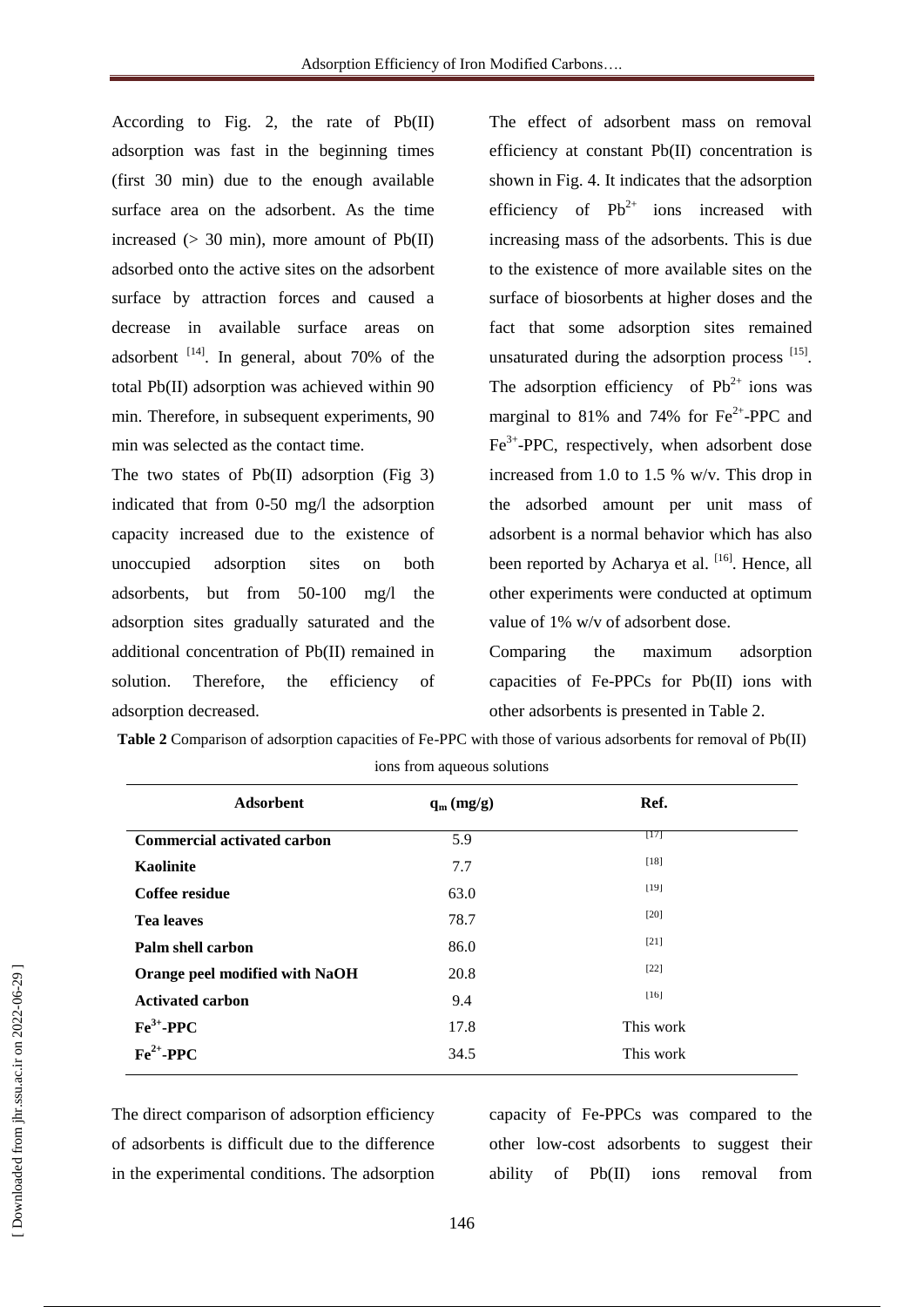contaminated wastewater. Among these adsorbents, the pomegranate peel carbon modified with  $\text{Fe}^{2+}$  had an acceptable adsorption capacity  $(34.5 \text{ mg/g})$  for Pb(II) ions. This can be attributed to the presence of chelating functional groups such as carboxyl, phenol, and hydroxyl on the surface of  $Fe^{2+}$ -PPC, which possess high affinity for removal of Pb(II) ions.

Obtaining of the equilibrium data is essential to develop an equation for designing the system and for understanding the mechanism of process by fitting the experimental data to adsorption isotherm models. The most common isotherm models are Langmuir and Freundlich models. The Langmuir isotherm assumes monolayer adsorption on a uniform surface with a finite number of adsorption sites. Once a site is filled, no further sorption can take place on that site. As such, the surface will eventually reach a saturation point where the maximum adsorption of the surface will be achieved. The Freundlich isotherm is applicable to both monolayer and multilayer adsorption and is based on the assumption that the adsorbates adsorb onto the heterogeneous surface of comparison between the correlation coefficients of two models, concluded that the Langmuir equation provides better results for the adsorption system. The maximum adsorption capacity estimated by means of the Langmuir model was 34.5 and 17.8 mg. $g^{-1}$  for  $Fe^{2+}PPC$  and  $Fe^{3+}PPC$ , respectively.

# **Conclusion**

The treatment of pomegranate peels with  $Fe<sup>2+</sup>$ and  $Fe<sup>3+</sup>$  solutions and the carbonization at 400°C modified their surfaces for adsorption of heavy metals. The batch experiments of Pb(II) ions adsorption on iron modified pomegranate carbons operated in the pH of  $6.0 - 6.5$ . The maximum removal efficiency of Pb(II) ions under optimum conditions was 84% and 89% for  $\text{Fe}^{3+}$ -PPC and  $\text{Fe}^{2+}$ -PPC, respectively. It is evident that after conversion into activated carbon and chemical modification of the lowcost adsorbents originating from agricultural waste has stood out for metal removal capabilities.

# **References**

- 1. Renner R. Exposure on tap: drinking water as an overlooked source of lead. Environ Health Perspect. 2010; 118: A68-72.
- 2. Andrade V, Mateus M, Batoréu M, et al. Lead, Arsenic, and Manganese Metal Mixture Exposures: Focus on Biomarkers of Effect. Biological Trace Element Research. 2015: 166(1) 13-23.
- 3. Grant LD. Lead and compounds. Environmental Toxicants: Human Exposures and Their Health Effects, Third Edition. 2008: 757-809.
- 4. Babel S, Kurniawan TA. Low-cost adsorbents for heavy metals uptake from contaminated water: a review. Journal of Hazardous Material. 2003; 97(1): 219-43.
- 5. Ehrampoush MH, Masoudi H, Mahvi AH,et al. Prevalent Kinetic Model for Cd (II) Adsorption from Aqueous Solution on Barley Straw. Fresenius Environmental Bulletin. 2013; 22(8): 2314-8.
- 6. Hu X, Zhao M, Song G,et al. Modification of pineapple peel fibre with succinic anhydride for  $Cu^{2+}$ ,  $Cd^{2+}$  and  $Pb^{2+}$  removal from aqueous solutions. Environmental Technology. 2011; 32(7): 739-46.